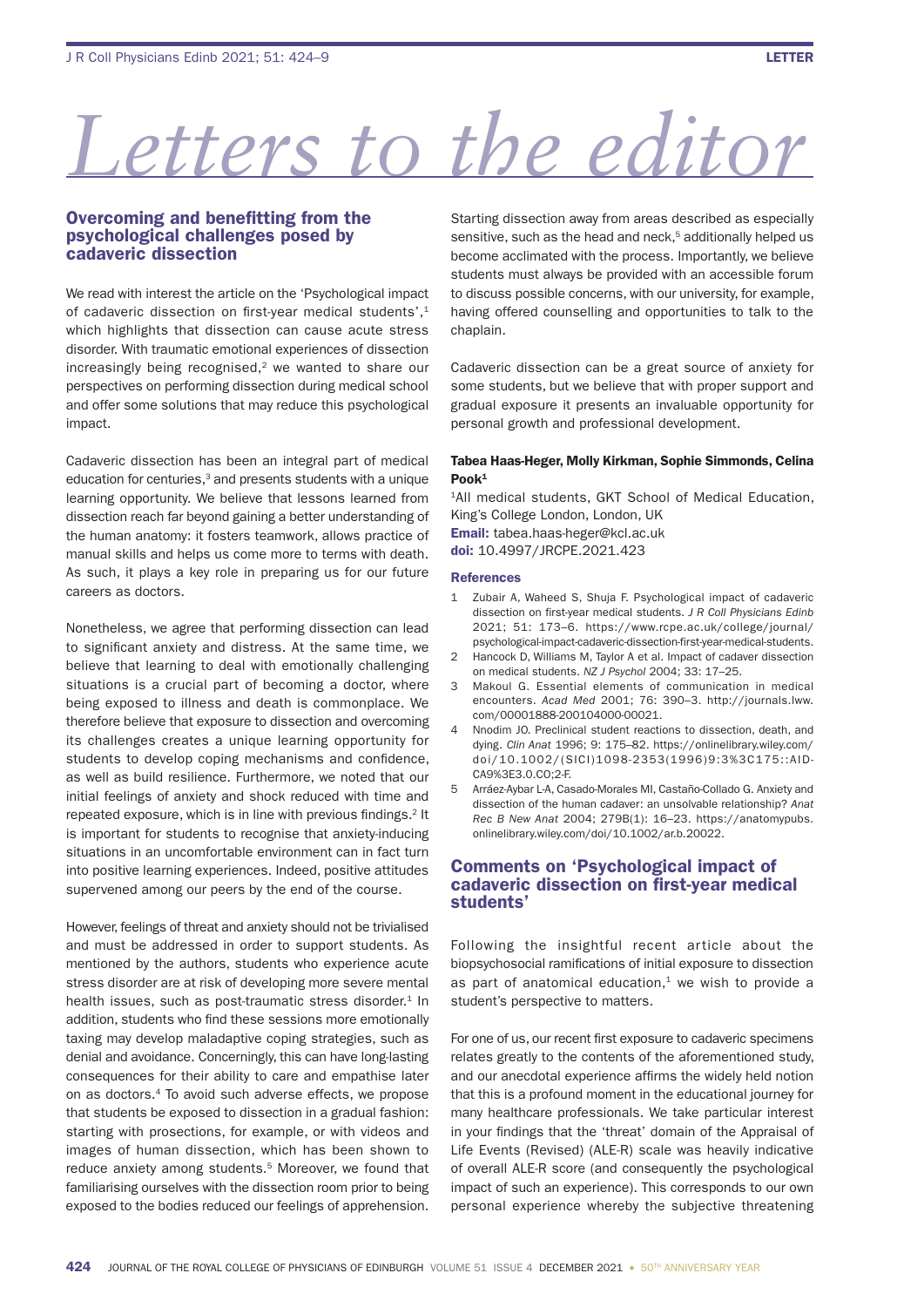nature of the situation often proved overwhelming. This was present even in students whom – outside of the dissection environment  $-$  rationally identified the situation as being objectively without any clear and obvious threats, but still suffered from this perceived sense of vulnerability when in the moment. Perhaps pre-emptive, proactive interventions to reduce the notion of perceived threat<sup>2</sup> could assist new medical students to minimise such feelings and ultimately blunt any associated negative psychological repercussions of this traditional learning opportunity? These interventions may include utilising personal tutors to provide space for reflection for medical students. At the Nottingham Medical School, our cadaveric dissection experience culminated in a final cremation ceremony to which medical staff were invited and, in some cases, to also meet relatives. It helped create a sense of closure and humanised the experience of dissection. It would be interesting to see whether biopsychosocial ramifications are altered following such an experience for the student.

Our own experience is also consistent with the evidence base mentioned in the article suggesting that any such negative psychological or emotional repercussions tend to diminish upon repeated cadaveric exposure as part of the teaching of human anatomy.<sup>3</sup> However, it would perhaps be interesting to see if the impact of the COVID-19 pandemic may have changed this normal process given the manner in which clinical teaching (including anatomy) has been widely disrupted in the face of changing public health guidance, allowing for less cadaveric exposure for many medical students currently in training (including ourselves). Finally, this may also be of relevance to the study given the focus upon acute stress disorder (ASD), since the baseline prevalence of this pathology has been shown to have increased within the medical student population over the course of the pandemic.4

#### James Francis<sup>1</sup>, Petra Popovic<sup>2</sup>

1University of Nottingham School of Graduate Entry Medicine 2University of Nottingham School of Medicine Email: mzyjf7@nottingham.ac.uk doi: 10.4997/JRCPE.2021.424

#### References

- 1 Zubair A, Waheed S, Shuja F. Psychological impact of cadaveric dissection on first-year medical students. *J R Coll Physicians Edinb* 2021; 51: 173–6.
- Sándor I, Birkás E, Győrffy Z. The effects of dissection-room experiences and related coping strategies among Hungarian medical students. *BMC Med Educ* 2015; 15: 73.
- 3 Wisenden PA, Budke KJ, Klemetson CJ et al. Emotional response of undergraduates to cadaver dissection. *Clin Anat* 2018; 31: 224–30.
- 4 Zhang L, Qi H, Wang L et al. Effects of the COVID-19 pandemic on acute stress disorder and career planning among healthcare students. *Int J Ment Health Nurs* 2021; 30: 907–16.

# Isolated oculomotor nerve palsy

We read with great interest the manuscript by Larcombe et al., about 'Isolated oculomotor nerve palsy secondary to acute sinusitis'.<sup>1</sup> drawing attention to the 64-year-old male with a two-day history of left-sided ptosis associated with one week of nasal congestion and frontal sinus pain, with examination revealing ptosis with left pupil mydriasis. We have the following comments and concerns.

We think the article offers a good opportunity for resident physicians and specialists to review neuroanatomical and semiological concepts of ocular motility.

Isolated paralysis of the third cranial nerve is one of the most common injuries of the oculomotor nerves. Its aetiological diversity represents a challenge for any neurologist, and it motivates numerous diagnostic tests, some at high cost and not without risks for the patient. The number of patients with undetermined causes varies from 22.1% to 28.2%.<sup>2</sup>

The main known causes include: congenital, head trauma, cerebrovascular disease ischemic, neoplasms, aneurysms, postsurgical iatrogenic, demyelinating, migraine and infectious or parainfectious.2

Isolated oculomotor nerve palsy due to sinusitis is uncommon, so this rare case causing ptosis is presented due to its infrequent nature, such that awareness of the differential diagnosis of cranial nerve palsy and complications of sinusitis may be improved.

We had the opportunity to take care of a healthy 35-year-old man who presented diplopia and eyelid ptosis 48 hours after a febrile condition associated with odynophagia, which turned out to be purulent tonsillitis, and who fully recovered with antibiotic treatment, $2$  as in the case described by Larcombe et al. $1$ 

The presence of isolated oculomotor nerve palsy with normal neuroimaging studies constitutes a diagnostic dilemma that requires a detailed medical history and assessment of nuances in the exam that may have been originally forgotten.<sup>3</sup>

An excellent review of the theme by the authors, we would just like to suggest having deepened the importance of brain and orbit neuroimaging in the diagnosis as well as the possible physiopathogenic mechanisms of this unusual association.

We congratulate the authors for the report and the opportunity to delve into a topic so interesting that it will serve as a motivation for further studies.

## Otto J H Fustes<sup>1</sup>, Carlos Arteaga Rodriguez<sup>2</sup>

1Postgraduate Program in Internal Medicine and Health Sciences, Universidade Federal do Paraná, Curitiba, Brazil 2Medicine Department, Universidade Positivo, Curitiba, Brazil Email: otto.fustes@hc.ufpr.br doi: 10.4997/JRCPE.2021.425

#### **References**

- 1 Larcombe SJ, Street D, Wright B. Isolated oculomotor nerve palsy secondary to acute sinusitis. *J R Coll Physicians Edinb* 2021; 51: 143–145. doi: 10.4997/JRCPE.2021.209.
- 2 Arteaga-Rodríguez C, De Cassias AL, Hernández-Fustes O. Oculomotor nerve paralysis and purulent acute tonsillitis: a case report. *Rev Neurol* 2002; 34: 296.
- 3 Tian G, Kardon R, Feng C et al. Oculomotor nerve palsy due to unusual causes. *J Neuroophthalmol* 2021; 41: e244–e250. doi: 10.1097/ WNO.0000000000001032.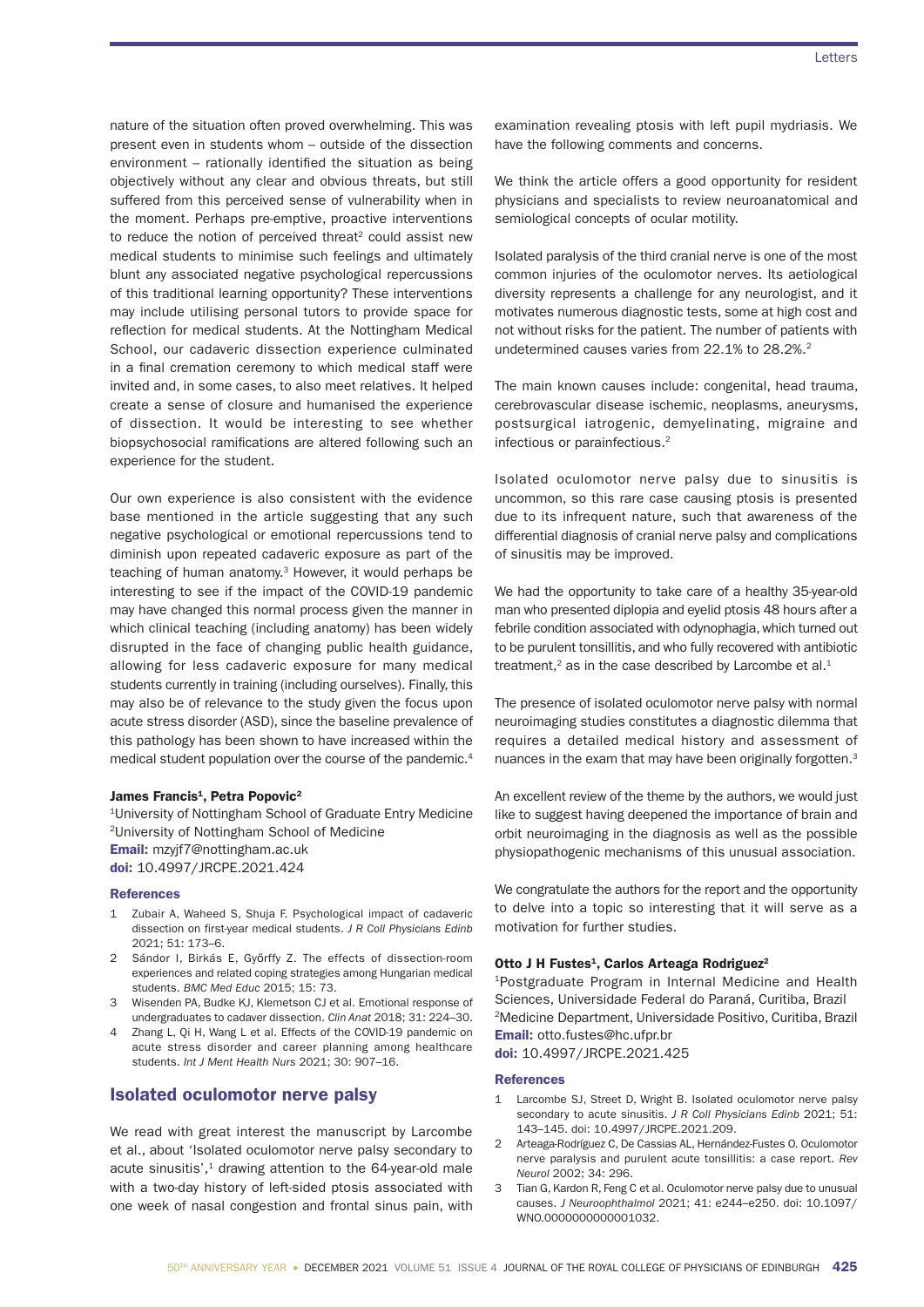# Authors' reply

We thank Dr Fustes and Dr Rodriguez for their valuable comments on our paper. $1$  We read with interest the case history they share, providing support for our findings. As they point out, isolated oculomotor nerve palsy is an aetiologically diverse condition, partly related to its neuroanatomical pathway originating in the midbrain and ending in the extraocular muscles. Damage at any point in the nerve's course, divided broadly into the regions of brainstem nucleus, fascicles, subarachnoid space, cavernous sinus and orbital apex,2 for any number of different reasons can lead to clinical manifestations.

Our intention when writing this paper was to draw attention to a rare complication of a very common and easily treatable condition; an unusual occurrence in neurological practice. Given the patient's presenting features of sinusitis, the focus of our search and the consequent discussion of the paper understandably revolved around the anatomical location of the cavernous sinus, with the additional motivation of ruling out a serious alternative serendipitous diagnosis, such as an intracranial aneurysm. Neuroimaging proved very helpful on both accounts on this occasion, but it cannot be relied upon to elucidate every possible cause. Overdependence on any diagnostic modality can be perilous in medicine, especially given the known inter-rater variation<sup>3</sup> and importance of expertise in neuroimaging reporting,<sup>4</sup> often not available in every centre. Detailed knowledge of the neuroanatomy remains key to consider causes not identified through neuroimaging studies. Our broad, systematic approach was rewarded for example when cerebrospinal fluid studies were unremarkable, making another serious but treatable diagnosis, meningitis, very unlikely.

The guiding principles of two historical Williams, Occam and Osler, can provide an important take-home message from this case. William of Ockham, a thirteenth-century philosopher and theologian introduced the methodological principle of Occam's Razor; that a single, often simple explanation is the most likely. Dr William Osler meanwhile, a pioneer of bedside clinical training, is credited with stating: 'Just listen to your patient, he is telling you the diagnosis.'<sup>5</sup> Much as new technologies will help push the boundaries of what is possible, traditional neurological approaches of accurate history, examination and understanding of anatomical pathways will continue to remain relevant to all clinicians for many years to come.

## Stephanie Jade Larcombe<sup>1</sup>, Duncan Street<sup>2</sup>, Benjamin Wright<sup>2</sup>

1College of Medical and Dental Sciences, University of Birmingham, Birmingham, United Kingdom 2Department of Neurology, University Hospitals Birmingham NHS Foundation Trust, Birmingham, United Kingdom Email: stephanielarcombe@gmail.com doi: 10.4997/JRCPE.2021.426

#### **References**

- 1 Larcombe SJ, Street D, Wright B. Isolated oculomotor nerve palsy secondary to acute sinusitis. *J R Coll Physicians Edinb* 2021; 51: 143–145. doi: 10.4997/JRCPE.2021.209.
- 2 Bruce BB, Biousse V, Newman NJ. Third nerve palsies. *Semin Neurol* 2007 Jul; 27: 257–68. doi: 10.1055/s-2007-979681.
- Wardlaw JM, Mielke O. Early signs of brain infarction at CT: observer reliability and outcome after thrombolytic treatment – systematic review. *Radiology* 2005 May; 235: 444–53. doi: 10.1148/ radiol.2352040262.
- 4 McCarron M, Wade C, Flynn P et al. The value of neuroimaging team meetings for patients in a district general hospital. *Clin Med (Lond)* 2018; 18: 206–211. doi:10.7861/clinmedicine.18-3-206.
- 5 Osler W, Silverman M, Murray T et al. *The Quotable Osler*. Philadelphia: American College of Physicians; 2008.

# The birth of British geriatric medicine: further information on Scotland

I enjoyed Ritch's paper on the birth of geriatric medicine, $1$ which notes that Sir Ferguson Anderson was an early pioneer in Scotland, appointed in 1952 as a consultant physician in diseases of old age in Glasgow. Readers may be interested in further information on the birth of Scottish geriatric medicine.

Ghosh and Ghosh, in their 'History of geriatric medicine in Scotland',<sup>2</sup> note that the genesis of Scottish geriatric medicine was the lecture on old age, entitled 'De Senectute' given to the Royal Medico-Chirurgical Society of Glasgow in 1941 by Professor of Materia Medica Noah Morris, Stobhill Hospital, Glasgow. In 1947, Morris sent his young colleague Dr Oswald Taylor Brown to visit Dr Marjory Warren at the West Middlesex Hospital, and to learn from her pioneering work in geriatric medicine. Brown was appointed in 1948 as assistant physician with a special interest in the care of the elderly at the Southern General Hospital, Glasgow; and became the first consultant in geriatric medicine (and senior lecturer in the University Department of Medicine) in Scotland in September 1951, in Dundee; the year before Anderson (who also trained with Morris) was appointed as consultant geriatrician in Glasgow. In 1961 Brown proposed the formation of the Scottish Branch of the British Geriatric Society; and in 1969 was appointed OBE for his work as architect of Scotland's geriatric services.2

Subsequent to these appointments in Dundee and Glasgow, further consultants in geriatric medicine were Ronald Simpson, Perth in 1954; Leslie Wilson, Aberdeen in 1955; Robert Rankine, Kirkcaldy in 1956; and James Williamson, Edinburgh in 1958. In 1961, the President of the Royal College of Physicians (Edinburgh) appointed a committee 'to consider the arrangements and facilities for the care of the elderly in Scotland and make recommendations'. Williamson was the main architect of the report,whose recommendations included academic development: which led to Anderson's appointment to the first Chair of Geriatrics in the developed world at Glasgow; and to Williamson's appointment as the second Professor of Geriatrics in Scotland at Edinburgh.<sup>2</sup>

## Gordon Lowe

Emeritus Professor, University of Glasgow Email: Gordon.Lowe@glasgow.ac.uk doi: 10.4997/JRCPE.2021.427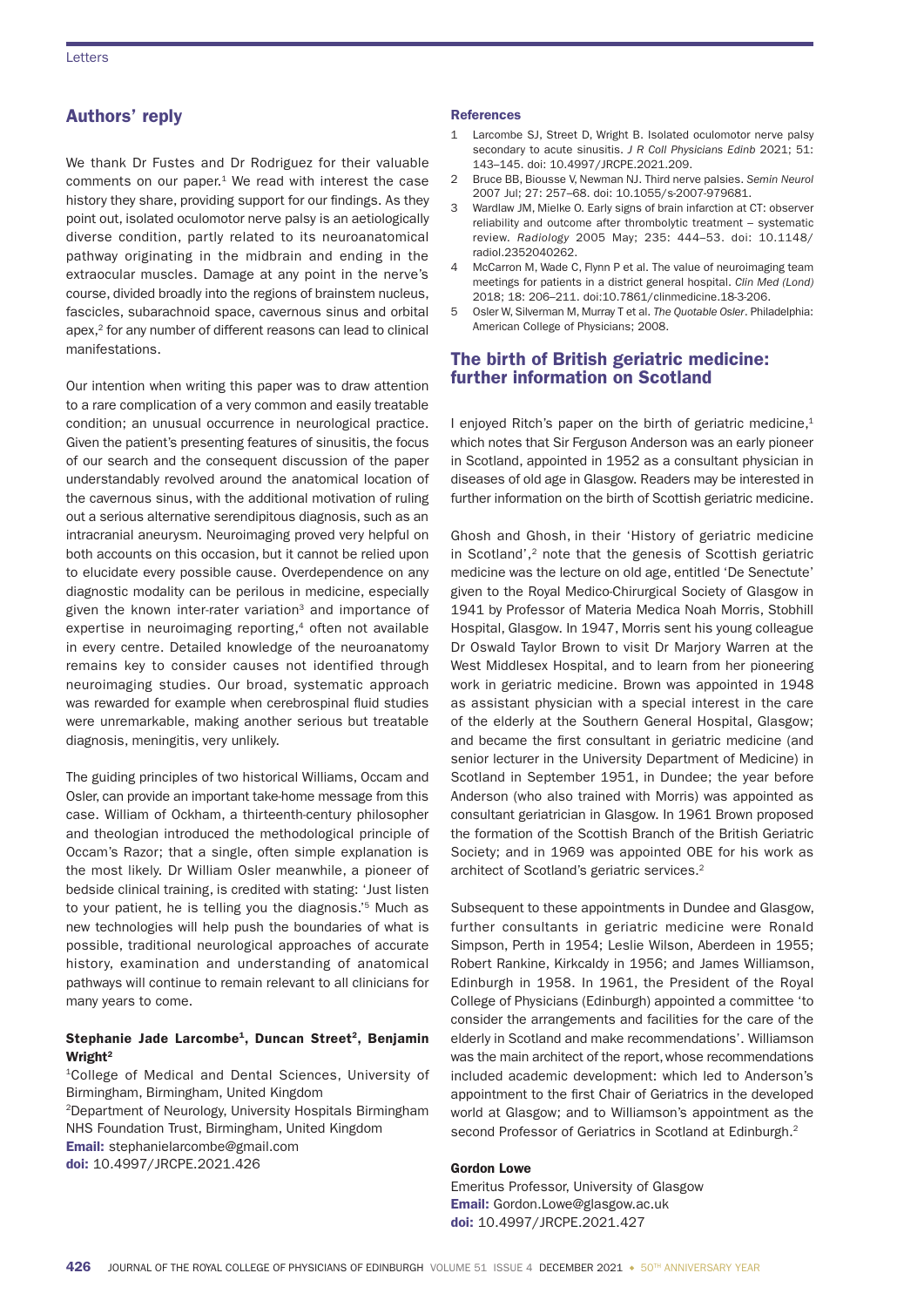#### **References**

- 1 Ritch A. The birth of British geriatric medicine and its struggle for survival as a medical specialty. *J R Coll Physicians Edinb* 2021; 51: 184–91.
- Ghosh UK, Ghosh K. The history of geriatric medicine in Scotland. *Scott Med J* 1997; 42: 158–59.

# Comments on 'Seven reasons why the physical examination remains important'

We read with interest the article by Garibaldi and Elder describing the importance of physical examinations (PE) when treating patients. $1$  As final-year medical students at King's College London, this article was of particular interest as we were able to reflect on many of the points raised from personal experiences, having gone from being taught PE skills since our second year to completing our fourth year objective structured clinical examinations (OSCEs) without being tested on any PE. Under the current COVID-19 restrictions, it was understandable why real patients who may be at risk were not invited as subjects, but healthy actors used instead. However, the lack of any actual PE for a cohort of final year students is an important point to be discussed.

As articulated by Garibaldi and Elder, the COVID-19 pandemic has challenged the logistics of bedside teaching. The use of personal protective equipment protects people from transmission of the virus; however, it hinders trainees from receiving adequate bedside teaching. Being restricted from percussing, auscultating and palpating has resulted in students not only deskilling, but also compensating by relying more on history and investigation results, thus forgetting the fundamental basic structures taught throughout their medical degree.

Although our reflections agreed with this article, we felt that the authors could have explored the limitations of PE such as subjectiveness of PE and why it may be deemed that 'the stethoscope is worthless'. Although the importance of standardisation of PE2 has been reiterated throughout medical training, it is near impossible to standardise PE presentations to that of investigations, thus leading to what the authors label as 'over-investigation'.

As with many other industries, technological advances can be utilised to improve PE skills in clinical settings. As students there have been numerous times when we have been turned away by patients, for example in an intimate examination or for cultural reasons.<sup>3</sup> For these situations, mannequin simulations or augmented and virtual reality (AR/VR) devices can provide alternatives to practice and hone trainees' PE skills. A study by Barteit et al. provides evidence for the effectiveness of using AR/VR devices in medical education; it also 'demonstrated greater enthusiasm and enjoyment in learning' by healthcare professionals.4 The use of mannequin simulations to mimic critical care scenarios is another example in which trainees would benefit more from studying their assessment and PE skills in a safer environment, thus becoming more competent.<sup>5,6</sup>

To conclude, the use of PE as part of a physician's assessment of a patient is a fundamental aspect, alongside history and investigations, and the points raised by Garibaldi and Elder in this article provide strong evidence for this. However, as final-year medical students who have experienced times when we have been limited in having the ability to perform them and reduced teaching, we believe it is important to look forward to technological and more standardised solutions. The increased use of mannequin simulations or AR/VR can overcome a lot of issues faced by bedside teaching and improve trainee satisfaction.

## Karusan Srithar, Simeon Harrow, Aaruran Nadarajasundaram, Albert Mensah

Final-year medical students, King's College London, UK Email: karusan.srithar@kcl.ac.uk doi: 10.4997/JRCPE.2021.428

#### **References**

- 1 Garibaldi B, Elder A. Seven reasons why the physical examination remains important. *J R Coll Physicians Edinb* 2021; 51: 211–214.
- 2 Lee P, Koo S, Panter S. The value of physical examination in the era of telemedicine. *J R Coll Physicians Edinb* 2021; 51: 85–90.
- 3 Attum B, Hafiz S, Malik A et al. Cultural competence in the care of Muslim patients and their families. *StatPearls* [online] 2021. Treasure Island (FL). https://pubmed.ncbi.nlm.nih.gov/29763108/ (accessed 15/08/2021).
- 4 Barteit S, Lanfermann L, Bärnighausen T et al. Augmented, mixed, and virtual reality-based head-mounted devices for medical education: systematic review. *JMIR Serious Games* 2021; 9: e29080.
- 5 Oman S, Magdi Y, Simon L. Past present and future of simulation in internal medicine. *StatPearls* [online] 2021. Treasure Island (FL). https://pubmed.ncbi.nlm.nih.gov/31751073/ (accessed 15/07/2021).
- 6 Pacheco Granda F, Salik I. Simulation training and skill assessment in critical care. *StatPearls* [online] 2021. Treasure Island (FL). https://pubmed.ncbi.nlm.nih.gov/31751085/ (accessed 15/08/2021).

# Enhancements to Simulation via Instant Messaging – Birmingham Advance (SIMBA): addressing clinical communication

We read with great interest the recent article by Morgan et  $al.1$  which aimed to explore SIMBA as a mode of delivering medical education during the COVID-19 pandemic. We commend the authors for devising a heuristic teaching method that was engaging, relevant to clinical care and utilised familiar and widely available platforms. Moreover, developing skills through interventions such as SIMBA will enable medical students to become proficient in the virtual consultations that have become the new norm given ongoing restrictions due to the pandemic. While SIMBA is an innovative approach, we noticed that it presents limited scope to hone communication skills. This was particularly evident in the study's notably lower improvement in communication skills compared with other domains. As medical students, we propose minor modifications to SIMBA that could address the gap in improving communication skills.

Although instant messaging is practical and efficient, we believe that it leaves little room for the development of the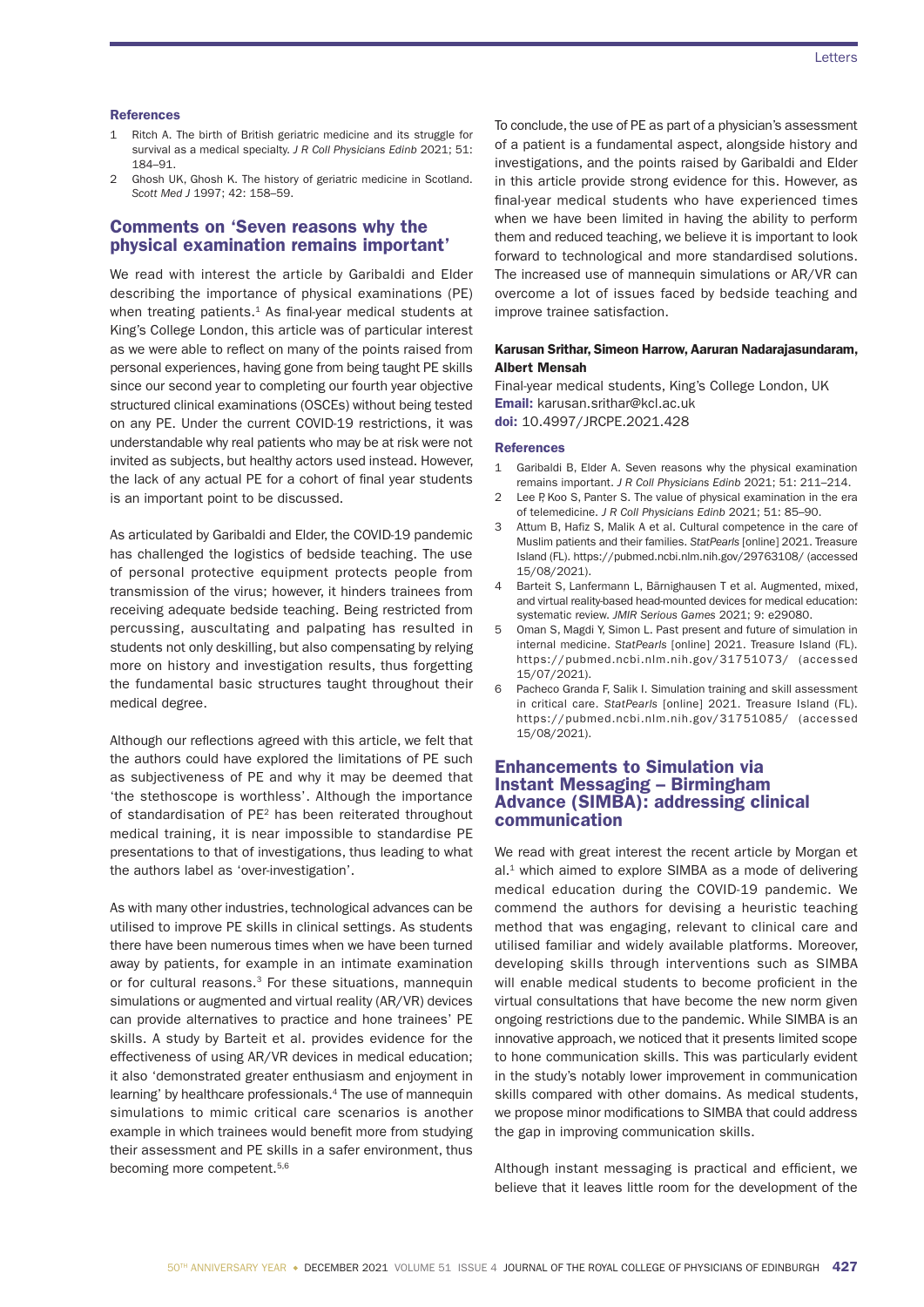## **Letters**

skills required when eliciting a history from a patient, such as avoiding medical jargon, using open and closed questions and developing a rapport. The use of medical students to provide the history is also unlikely to be akin to history taking from a patient, which can be circuitous, implicit and emotionally charged. Fostering a therapeutic relationship is the cornerstone of every patient consultation; phrasing of every question and delivery of information in an empathetic and confident manner play a critical role in achieving this. Furthermore, an important aspect of history taking is being able to synthesise the information being relayed by the patient in real time and then formulate relevant follow-up questions as part of a dynamic mental process. Unrestricted access to resources may lead to delayed responses and thus does not adequately reflect the nature of history taking. Given the exclusion of verbal communication skills in SIMBA, this could potentially have implications for the self-reported confidence of students on dealing with specific cases, which was the primary outcome measure. Had participants been asked to interact with patients verbally, this may have affected their confidence in handling the case.

At our university, online patient educator sessions were frequently held during lockdowns. Students would take a history over Zoom from a trained simulated patient (SP) and offer investigations and management. Anecdotally, these sessions have increased students' confidence in building rapport with patients during virtual consultations. Research also illustrates how video-based communication can improve students' competency with history taking.2

Therefore, our proposed modification to SIMBA would be to replace texting with a brief WhatsApp video call with an SP. If, for practical reasons, medical students must be used to deliver the history during video calls, they should receive prior training on acting as an SP. There is a valuable role for text-based communication, which could still present an efficient medium for ordering investigations following videobased history taking.

In summary, we concur that SIMBA is a credible teaching strategy that could be further improved by including opportunities for students to develop their clinical communication skills.

## Ayda Haile-Redai, Suhaylah Adam, Luwaiza Mirza

Final year medical students, King's College London, UK Email: ayda.haile-redai@kcl.ac.uk doi: 10.4997/JRCPE.2021.429

#### References

- 1 Morgan G, Melson E, Davitadze M et al. Utility of Simulation via Instant Messaging – Birmingham Advance (SIMBA) in medical education during COVID-19 pandemic. *J R Coll Physicians Edinb* 2021; 51: 168–72.
- 2 Darnton R, Lopez T, Anil M et al. Medical students consulting from home: a qualitative evaluation of a tool for maintaining student exposure to patients during lockdown. *Med Teach* 2020; 43: 160–7.

# Authors' reply

We thank Haile-Redai et al. for their insightful comments with regard to our article and for the opportunity to respond to their suggestions. We recognise that effective communication is an integral part of clinical practice and commend the use of video-based simulation to improve history-taking skills in medical students.<sup>1</sup>

SIMBA aimed to provide medical education to clinicians virtually during the pandemic. While a small number of medical students (n=14) participated in sessions, we predominantly focused on the education of doctors (n=188). During each session, medical students principally acted as moderators, facilitating simulation of cases for clinicians via WhatsApp. Each moderator in SIMBA was allocated several participants with whom they would interact via WhatsApp simultaneously. For a video-based history taking, each medical student acting as a moderator can interact with only one participant. Therefore, video-based simulation requires a greater number of moderators (perhaps with a higher level of training). However, we agree this may enhance the quality of interaction for both the moderator and participant. We are currently developing SIMBA for students and recognise that communication skills are an essential component of the undergraduate medical curricula. We make note of the proposed modifications and will look to incorporate videobased simulation where possible when teaching medical students.

## Georgia Morgan<sup>1</sup>, Punith Kempegowda<sup>2</sup>, on behalf of the SIMBA team

1Princess of Wales Hospital, Cwm Taf Morgannwg University Health Board, Bridgend, UK

2University Hospitals Birmingham NHS Foundation Trust,

Birmingham, UK; Institute of Metabolism and Systems Research, College of Medical and Dental Sciences, University of Birmingham, Birmingham, UK

Email: P.Kempegowda@bham.ac.uk doi: 10.4997/JRCPE.2021.430

#### **References**

1 Darnton R, Lopez T, Anil M et al. Medical students consulting from home: a qualitative evaluation of a tool for maintaining student exposure to patients during lockdown. *Med Teach* 2020; 43: 160–7.

# Plurality of governance – plurality of systems

Deighan and Aitken's editorial $1$  on the plurality of governance raises a recurrent issue with terminology used in healthcare quality and safety. The editorial challenges current definitions and the knowing of 'what good looks like'.

At a recent event with the Royal College of Physicians of Edinburgh (RCPE), Quality Governance Collaborative Fellows.<sup>2</sup> we debated the definitions of other safety-related terms, including 'systems'. Like governance, one could argue that a 'system' does not have a distinct definition and the term could be misleading depending on the audience.